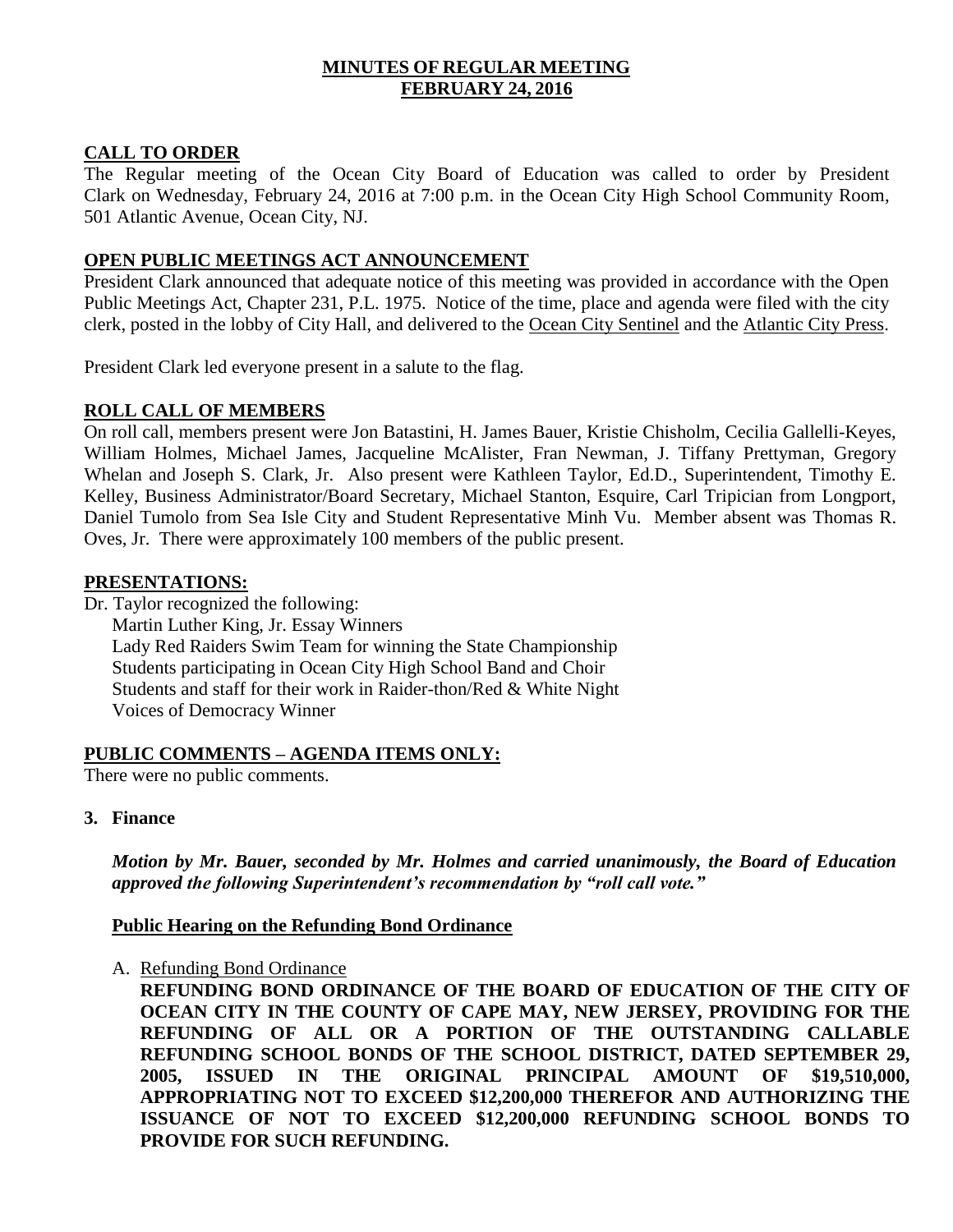BE IT ORDAINED BY THE BOARD OF EDUCATION OF THE CITY OF OCEAN CITY IN THE COUNTY OF CAPE MAY, NEW JERSEY (not less than two-thirds of all members thereof affirmatively concurring) AS FOLLOWS:

Section 1. The Board of Education of the City of Ocean City in the County of Cape May, New Jersey (the "School District") is hereby authorized to refund all or a portion of the outstanding callable refunding school bonds of the School District originally issued in the principal amount of \$19,510,000 and dated September 29, 2005 (the "Prior Bonds").

The Prior Bonds maturing on or after April 1, 2017 (the "Refunded Bonds") may be redeemed at the option of the School District in whole or in part on any date on or after April 1, 2016 (the "Redemption Date") at a redemption price equal to the par amount of the Refunded Bonds to be redeemed plus accrued interest, if any, to the Redemption Date.

Section 2. In order to finance the cost of the purpose described in Section 1 hereof, negotiable refunding bonds (the "Refunding Bonds") are hereby authorized to be issued in the aggregate principal amount not to exceed \$12,200,000 pursuant to N.J.S.A. 18A:24-61 et seq.

Section 3. An aggregate amount not exceeding \$150,000 for items of expense listed in and permitted under N.J.S.A. 18A:24-61.4 has been included in the aggregate principal amount of Refunding Bonds authorized herein.

Section 4. The purpose of the refunding is to incur an interest cost savings for the School District.

Section 5. A supplemental debt statement has been prepared and filed in the offices of the Clerk of the City of Ocean City (the "City") and the Business Administrator/Board Secretary and in the office of the Director of the Division of Local Government Services in the Department of Community Affairs of the State of New Jersey as required by law. Such statement shows that the gross debt of the City as defined in the Local Bond Law and the school debt of the School District is increased by the amount the Refunding Bond authorization exceeds the amount of the proposed refunded bonds.

Section 6. No Local Finance Board approval is required as the issuance of the Refunding Bonds will comply with the requirements of N.J.A.C. 5:30-2.5.

Section 7. The Board President, the Superintendent, the Business Administrator/Board Secretary and other appropriate representatives of the School District are hereby authorized to prepare such documents, to publish such notices and to take such other actions as are necessary or desirable to enable the School District to prepare for the sale and the issuance of the Refunding Bonds authorized herein and to provide for the redemption of the Prior Bonds referred to in Section 1 hereof.

Section 8. This bond ordinance shall take effect immediately after final adoption.

## **Public Comments on the Refunding Bond Ordinance**

There were no public comments.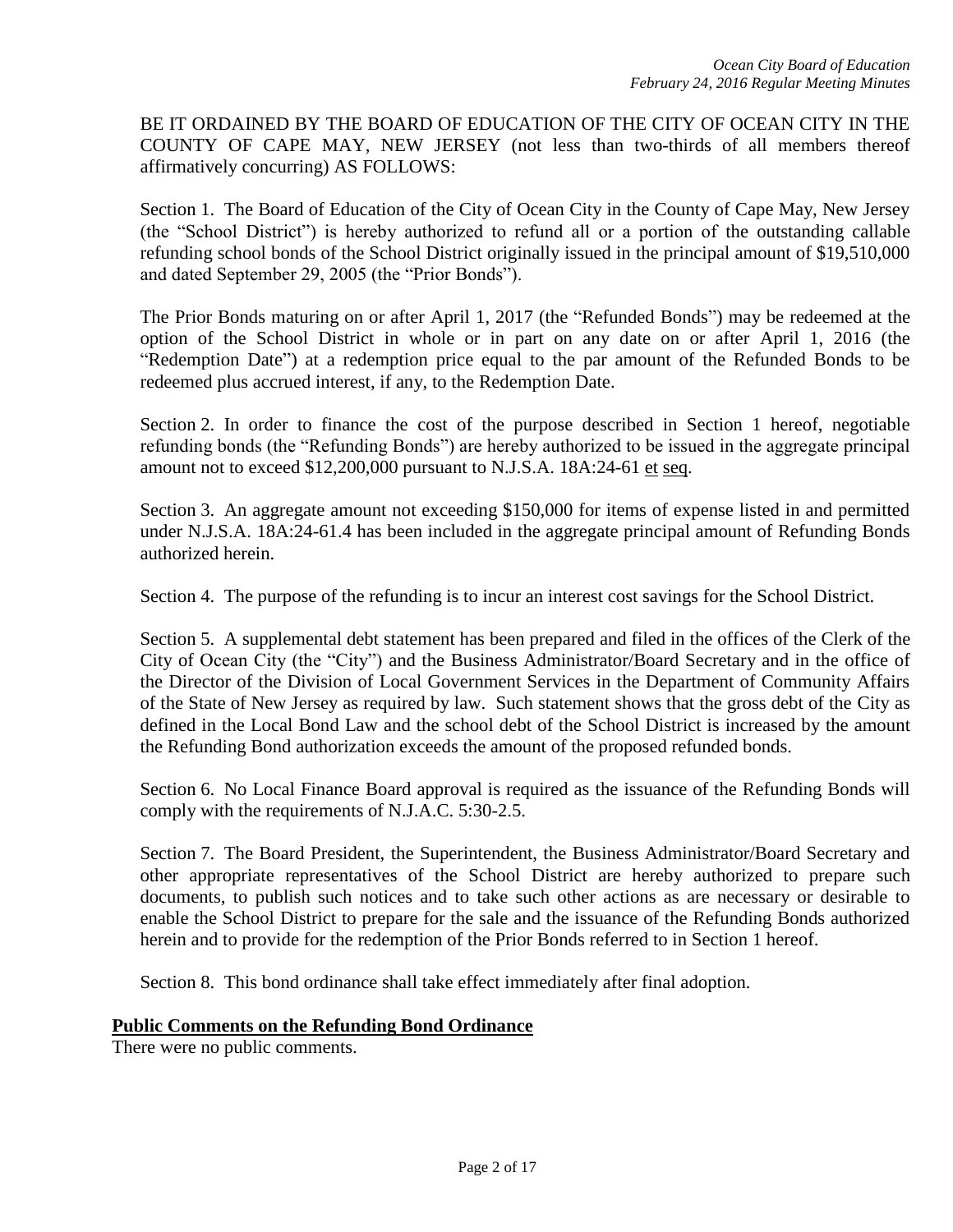### *Motion by Mr. Bauer, seconded by Mr. Holmes and carried unanimously, the Board of Education approved the following Superintendent's recommendation by "roll call vote."*

#### B. Bond Form and Sale Resolution

The Board adopts the following resolution:

#### **RESOLUTION DETERMINING THE FORM AND OTHER DETAILS OF NOT TO EXCEED \$12,200,000 PRINCIPAL AMOUNT OF REFUNDING SCHOOL BONDS OF THE BOARD OF EDUCATION OF THE CITY OF OCEAN CITY IN THE COUNTY OF CAPE MAY, NEW JERSEY AND PROVIDING FOR THE SALE AND THE DELIVERY OF SUCH BONDS**

#### BE IT RESOLVED BY THE BOARD OF EDUCATION OF THE CITY OF OCEAN CITY IN THE COUNTY OF CAPE MAY, NEW JERSEY (not less than two-thirds of all members thereof affirmatively concurring) AS FOLLOWS:

Section 1. The Board of Education of the City of Ocean City in the County of Cape May, New Jersey (referred herein as the "Board of Education" or "Board") hereby authorizes the sale, in one or more series, of an amount not to exceed \$12,200,000 Refunding School Bonds (the "Bonds") by virtue of its final adoption by a two-thirds majority of its full membership on February 24, 2016 of a bond ordinance entitled, "Refunding Bond Ordinance of The Board of Education of the City of Ocean City in the County of Cape May, New Jersey, Providing for the Refunding of All or a Portion of the Outstanding Callable Refunding School Bonds of the School District, Dated September 29, 2005, Issued in the Original Principal Amount of \$19,510,000, Appropriating Not to Exceed \$12,200,000 Therefor and Authorizing the Issuance of Not to Exceed \$12,200,000 Refunding School Bonds to Provide for Such Refunding" (the "Bond Ordinance").

Section 2. The Bonds are hereby authorized to be sold to Raymond James & Associates, Inc. (the "Underwriter") in accordance with the purchase contract to be entered into by and between the Underwriter and the Board (the "Purchase Contract") pursuant to this resolution. The purchase price for the Bonds shall be as set forth in the Purchase Contract, plus unpaid accrued interest, if any, from the dated date of the Bonds to, but not including, the delivery date of the Bonds. The Board President, Superintendent and/or Business Administrator/Board Secretary is hereby authorized to enter into the Purchase Contract on behalf of the Board with the Underwriter in a form satisfactory to McManimon, Scotland & Baumann, LLC, Bond Counsel for the Board ("Bond Counsel") for the sale of the Bonds to the Underwriter in accordance with the provisions of this resolution. The signature of the Board President, Superintendent or Business Administrator/Board Secretary on the Purchase Contract shall be conclusively presumed to evidence any necessary approvals.

Section 3. The Bonds are being issued to incur interest cost savings by redeeming all or a portion of the callable outstanding refunding school bonds of the Board originally issued in the principal amount of \$19,510,000 dated September 29, 2005, which bonds maturing on or after April 1, 2017 (the "Refunded Bonds") are redeemable at the option of the Board in whole or in part on any date after April 1, 2016 (the "Redemption Date") at par (the "Redemption Price"), plus in each case accrued interest, if any, to the Redemption Date.

Section 4. The Bonds shall be issued in accordance with the terms and the conditions set forth in the Purchase Contract within the parameters set forth herein:

(A) The Bonds shall be issued in a par amount determined to be necessary to pay costs of issuance and to provide for payment of the Redemption Price of the Refunded Bonds on the Redemption Date, and the interest due on the Refunded Bonds through the Redemption Date;

(B) The Bonds shall be dated such date as established in the Purchase Contract;

(C) The Bonds shall mature in the principal amounts on or about April 1 of each year, commencing on or about April 1, 2016 and thereafter or as otherwise set forth in the Purchase Contract and shall bear interest at interest rates per annum on the unpaid principal balance on each April 1 and October 1 until maturity or earlier redemption, commencing on or about October 1, 2016 or as otherwise set forth in the Purchase Contract;

(D) The Bonds shall be issued in the form of one bond for each maturity except if all or any portion of the Bonds are issued as term bonds;

(E) The Bonds shall be numbered consecutively from RSB-1 upward and shall mature in such principal amounts with such mandatory call features and with such mandatory sinking fund payments as set forth below and as determined in the Purchase Contract;

(F) The Bonds may be subject to optional redemption or not as set forth in the Purchase Contract;

(G) Depending on market conditions at the time of the sale, the Bonds may be issued in one or more series as determined by the Business Administrator/Board Secretary, in consultation with Bond Counsel and Phoenix Advisors, LLC (the "Financial Advisor").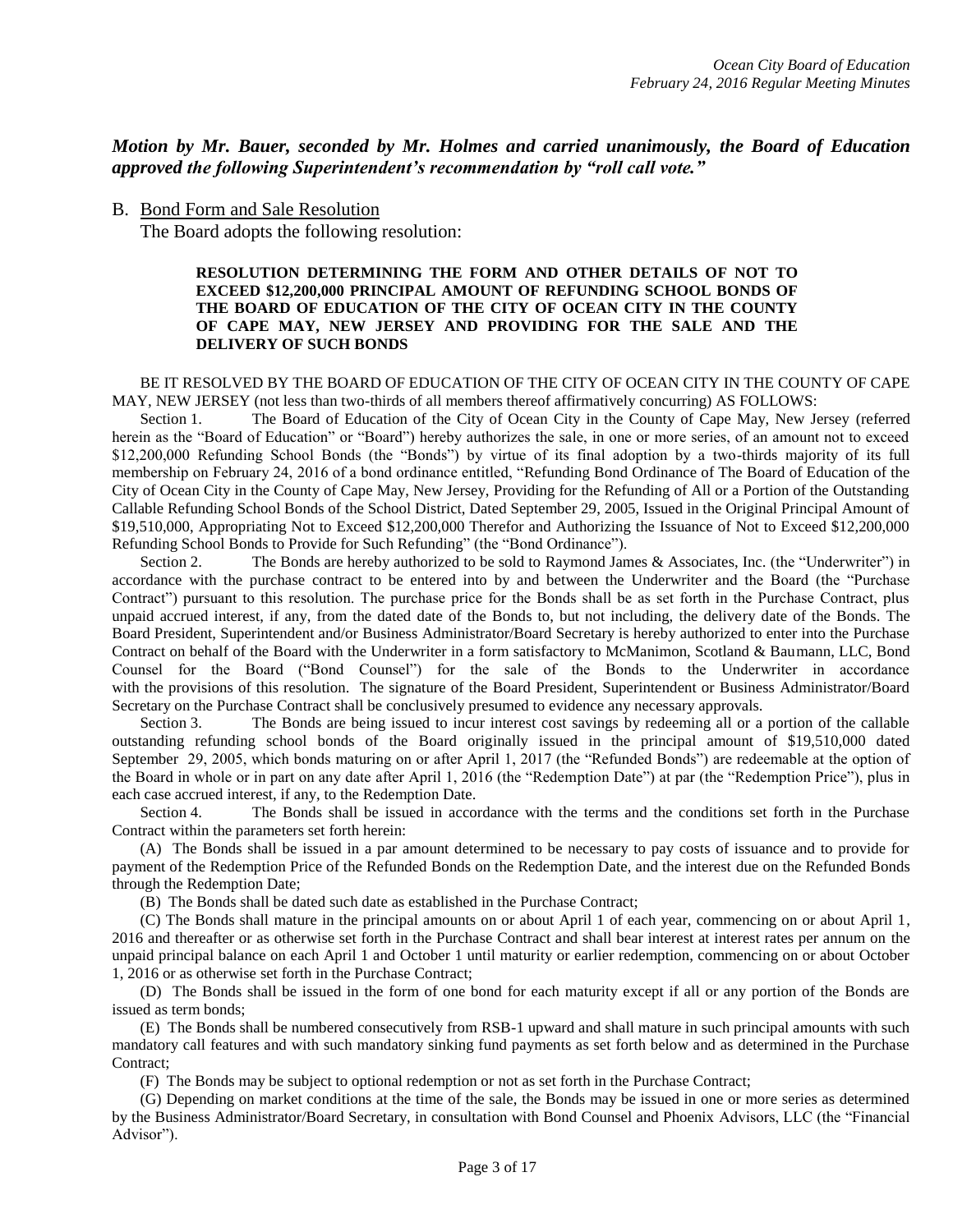Section 5. The Bonds shall be substantially in the following form with such additions, deletions and omissions as may be necessary for the Board to conform the Bonds to the requirements of the Purchase Contract:

#### **SAMPLE BOND FORM FOR INFORMATION ONLY**

#### **DO NOT COMPLETE**

REGISTERED REGISTERED NUMBER RSB- \_\_\_ \$\_\_\_\_\_\_\_\_\_\_\_

UNITED STATES OF AMERICA STATE OF NEW JERSEY

#### THE BOARD OF EDUCATION OF THE CITY OF OCEAN CITY IN THE COUNTY OF CAPE MAY

#### REFUNDING SCHOOL BOND

| DATED DATE:      | <b>MATURITY</b><br>DATE: | <b>RATE OF</b><br><b>INTEREST PER</b><br>ANNUM: | CUSIP: |
|------------------|--------------------------|-------------------------------------------------|--------|
| $\frac{1}{2016}$ | 04/01/20                 | $\frac{0}{0}$                                   |        |

THE BOARD OF EDUCATION OF THE CITY OF OCEAN CITY IN THE COUNTY OF CAPE MAY, New Jersey (the "Board of Education") hereby acknowledges itself indebted and for value received promises to pay to CEDE & CO., as nominee of The Depository Trust Company, which will act as Securities Depository, on the Maturity Date specified above, the principal sum of DOLLARS (\$ principal sum of \_\_\_\_\_\_\_\_\_\_\_\_\_\_\_\_\_\_\_\_\_\_\_ DOLLARS (\$\_\_\_\_\_\_\_\_\_\_\_\_) and to pay interest on such sum from the Dated Date set forth above at the Rate of Interest Per Annum specified above semiannually on the first days of April and October in each year until maturity [or earlier redemption] commencing on October 1, 2016. Interest on this bond will be paid to the Securities Depository by the Board of Education and will be credited to the participants of The Depository Trust Company as listed on the records of The Depository Trust Company as of the March 15 and September 15 next preceding the date of such payments (the "Record Dates" for such payments). Principal of this bond, upon presentation and surrender to the Board of Education, will be paid to the Securities Depository by the Board of Education and will be credited to the participants of The Depository Trust Company.

This bond is not transferable as to principal or interest except to an authorized nominee of The Depository Trust Company. The Depository Trust Company shall be responsible for maintaining the book-entry system for recording the interests of its participants or the transfers of the interests among its participants. The participants are responsible for maintaining records regarding the beneficial ownership interests in the bonds on behalf of individual purchasers.

[The bonds of this issue maturing prior to April 1, 20\_\_ are not subject to redemption prior to their stated maturities. The bonds of this issue maturing on or after April 1, 20\_\_ are redeemable at the option of the Board of Education in whole or in part on any date on or after April 1, 20\_\_ upon notice as required herein at par, plus in each case unpaid accrued interest to the date fixed for redemption.

Notice of redemption shall be given by mailing by first class mail in a sealed envelope with postage prepaid to the registered owners of the bonds not less than thirty (30) days, nor more than sixty (60) days prior to the date fixed for redemption. Such mailing shall be to the owners of such bonds at their respective addresses as they last appear on the registration books kept for that purpose by the Board of Education or a duly appointed Bond Registrar. Any failure of the Securities Depository to advise any of its participants or any failure of any participant to notify any beneficial owner of any notice of redemption shall not affect the validity of the redemption proceedings. If the Board of Education determines to redeem a portion of the bonds prior to maturity, the bonds to be redeemed shall be selected by the Board of Education. The bonds to be redeemed having the same maturity shall be selected by the Securities Depository in accordance with its regulations.

If notice of redemption has been given as provided herein, the bonds or the portion thereof called for redemption shall be due and payable on the date fixed for redemption at the redemption price, together with unpaid accrued interest to the date fixed for redemption. Interest shall cease to accrue on the bonds after the date fixed for redemption. Payment shall be made upon surrender of the bonds redeemed.]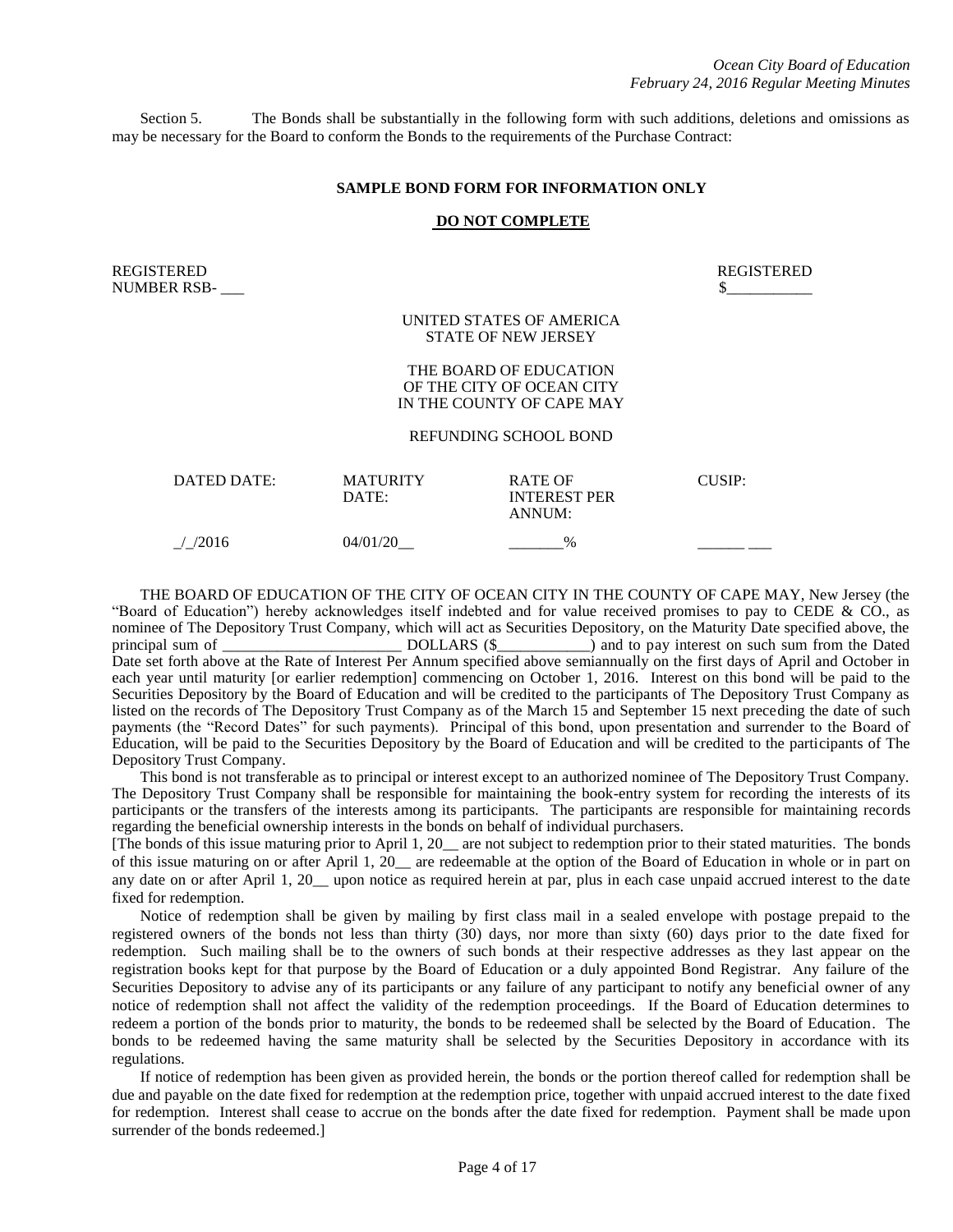This bond is one of an authorized issue of bonds and is issued pursuant to Title 18A, Education, Chapter 24, of the New Jersey Statutes and the refunding bond ordinance finally adopted by the Board of Education on February 24, 2016, in all respects duly approved. Payment of this obligation is secured under the provisions of the New Jersey School Bond Reserve Act, P.L. 1980, c. 72, approved July 16, 1980, as amended by P.L. 2003, c.118, approved July 1, 2003, in accordance with which an amount equal to 1% of the aggregate outstanding bonded indebtedness (but not to exceed the moneys available in the fund) of New Jersey counties, municipalities and school districts for school purposes as of September 15 of each year, is

held within the State Fund for the Support of Free Public Schools as a school bond reserve pledged by law to secure payments of principal and interest due on such bonds in the event of the inability of the issuer to make payment.

The full faith and credit of the Board of Education are hereby irrevocably pledged for the punctual payment of the principal of and the interest on this bond according to its terms.

It is hereby certified and recited that all conditions, acts and things required by the constitution or the statutes of the State of New Jersey to exist, to have happened or to have been performed precedent to or in the issuance of this bond exist, have happened and have been performed and that the issue of bonds of which this is one, together with all other indebtedness of the Board of Education, is within every debt and other limit prescribed by such constitution or statutes.

IN WITNESS WHEREOF, THE BOARD OF EDUCATION OF THE CITY OF OCEAN CITY IN THE COUNTY OF CAPE MAY, NEW JERSEY has caused this bond to be executed in its name by the manual or facsimile signature of its President, its corporate seal to be hereunto imprinted or affixed, this bond and the seal to be attested by the manual signature of its Secretary, and this bond to be dated the Dated Date as specified above.

#### THE BOARD OF EDUCATION OF THE CITY OF OCEAN CITY IN THE COUNTY OF CAPE MAY, NEW JERSEY

[SEAL]

ATTEST:

By: (Facsimile) President

By:\_\_\_\_\_\_\_\_\_\_\_\_\_\_\_\_\_\_\_\_\_\_\_\_\_

Secretary

#### **[END OF SAMPLE BOND FORM]**

Section 6. The Bonds shall have printed thereon a copy of the written opinion with respect to the Bonds that is to be rendered by Bond Counsel, complete except for omission of its date. The Business Administrator/Board Secretary is hereby authorized and directed to file a signed duplicate of such written opinion in the Business Administrator/Board Secretary's office. Alternatively, each Bond may be accompanied by the signed legal opinion or copy thereof.

Section 7. Bond Counsel and Financial Advisor are authorized to arrange for the printing of the Bonds. The proper officials of the Board are hereby authorized and directed to execute the Bonds and to deliver them to the Purchaser in exchange for payment, including accrued interest from their date to the date of delivery, if any.

Section 8. The Business Administrator/Board Secretary is hereby authorized to make representations and warranties, to enter into agreements and to make all arrangements with The Depository Trust Company, in New York, New York as may be necessary in order to provide that the Bonds will be eligible for deposit with The Depository Trust Company and to satisfy any obligation undertaken in connection therewith.

Section 9. In the event that The Depository Trust Company may determine to discontinue providing its service with respect to the Bonds or is removed by the Board of Education and if no successor Securities Depository is appointed, the Bonds which were previously issued in book-entry form shall be converted to Registered Bonds (the "Registered Bonds") in denominations of \$5,000, or any integral multiple thereof, except that an amount maturing in any one year in excess of the largest principal amount thereof equaling a multiple of \$5,000 will be in denominations of \$1,000, or any integral multiple thereof. The beneficial owner under the book-entry system, upon registration of the Bonds held in the beneficial owner's name, will become the registered owner of such Registered Bonds. The Board shall be obligated to provide for the execution and delivery of the Registered Bonds in certificate form.

Section 10. The Board hereby covenants that it will comply with any conditions subsequent imposed by the Internal Revenue Code of 1986 (the "Code") in order to preserve the exemption from taxation of interest on the Bonds, including the requirement to rebate all net investment earnings on the gross proceeds above the yield on the Bonds, and that it will refrain from taking any action that would adversely affect the tax exemption of the Bonds under the Code. The Board authorizes the Business Administrator/Board Secretary to act and determine on behalf of the Board whether the Bonds will be designated as "bank qualified" within the meaning of Section 265 of the Code.

Section 11. Solely for purposes of complying with Rule 15c2-12 of the Securities and Exchange Commission, as amended and interpreted from time to time (the "Rule"), and provided that the Bonds are not exempt from the Rule and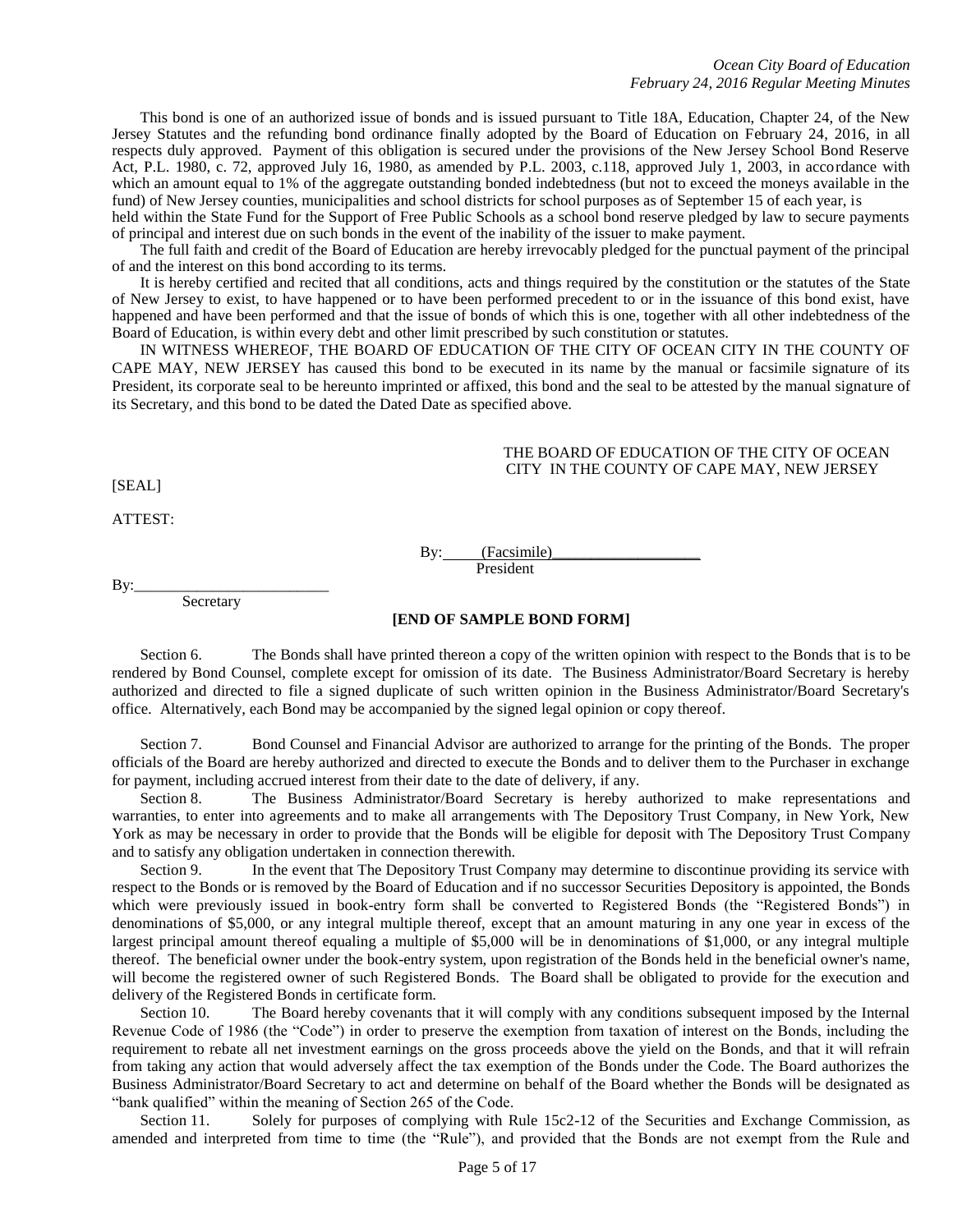#### *Ocean City Board of Education February 24, 2016 Regular Meeting Minutes*

provided that the Bonds are not exempt from the following requirements in accordance with paragraph (d) of the Rule, for so long as the Bonds remain outstanding (unless the Bonds have been wholly defeased), the Board of Education shall provide for the benefit of the holders of the Bonds and the beneficial owners thereof:

(a) On or prior to February 1 of each year, beginning February 1, 2017, electronically to the Municipal Securities Rulemaking Board's Electronic Municipal Market Access ("EMMA") system or such other repository designated by the SEC to be an authorized repository for filing secondary market disclosure information, if any, annual financial information with respect to the Board of Education consisting of the audited financial statements (or unaudited financial statements if audited financial statements are not then available, which audited financial statements will be delivered when and if available) of the Board of Education and certain financial information and operating data consisting of (1) Board of Education and overlapping indebtedness including a schedule of outstanding debt issued by the Board of Education; (2) property valuation information; and (3) tax rate, levy and collection data. The audited financial statements will be prepared in accordance with generally accepted accounting principles as modified by governmental accounting standards as may be required by New Jersey law;

(b) If any of the following material events occur regarding the Bonds, a timely notice not in excess of ten business days after the occurrence of the event sent to EMMA:

- (1) Principal and interest payment delinquencies;
- (2) Non-payment related defaults, if material;
- (3) Unscheduled draws on debt service reserves reflecting financial difficulties;
- (4) Unscheduled draws on credit enhancements reflecting financial difficulties;
- (5) Substitution of credit or liquidity providers, or their failure to perform;
- (6) Adverse tax opinions, the issuance by the Internal Revenue Service of proposed or final determinations of taxability, Notices of Proposed Issue (IRS Form 5701-TEB) or other material notices or determinations with respect to the tax status of the security, or other material events affecting the tax status of the security;
- (7) Modifications to rights of security holders, if material;
- (8) Bond calls, if material, and tender offers;
- (9) Defeasances;
- (10) Release, substitution, or sale of property securing repayment of the securities, if material;
- (11) Rating changes;
- (12) Bankruptcy, insolvency, receivership or similar event of the obligated person;
- (13) The consummation of a merger, consolidation, or acquisition involving an obligated person or the sale of all or substantially all of the assets of the obligated person, other than in the ordinary course of business, the entry into a definitive agreement to undertake such an action or the termination of a definitive agreement relating to any such actions, other than pursuant to its terms, if material;
- (14) Appointment of a successor or additional trustee or the change of name of a trustee, if material.

For the purposes of the event identified in subparagraph (12) above, the event is considered to occur when any of the following occur: the appointment of a receiver, fiscal agent or similar officer for an obligated person in a proceeding under

the U.S. Bankruptcy Code or in any other proceeding under state or federal law in which a court or governmental authority has assumed jurisdiction over substantially all of the assets or business of the obligated person, or if such jurisdiction has been assumed by leaving the existing governing body and officials or officers in possession but subject to the supervision and orders of a court or governmental authority, or the entry of an order confirming a plan of reorganization, arrangement or liquidation by a court or governmental authority having supervision or jurisdiction over substantially all of the assets or business of the obligated person.

(c) Notice of failure of the Board of Education to provide required annual financial information on or before the date specified in this resolution shall be sent in a timely manner to EMMA.

(d) If all or any part of the Rule ceases to be in effect for any reason, then the information required to be provided under this resolution, insofar as the provision of the Rule no longer in effect required the provision of such information, shall no longer be required to be provided.

(e) The Business Administrator/Board Secretary shall determine, in consultation with Bond Counsel, the application of the Rule or the exemption from the Rule for each issue of obligations of the Board of Education prior to their offering. Such officer is hereby authorized to enter into additional written contracts or undertakings to implement the Rule and is further authorized to amend such contracts or undertakings or the undertakings set forth in this resolution, provided such amendment is, in the opinion of nationally recognized bond counsel, in compliance with the Rule.

(f) In the event that the Board of Education fails to comply with the Rule requirements or the written contracts or undertakings specified in this resolution, the Board of Education shall not be liable for monetary damages, remedy being hereby specifically limited to specific performance of the Rule requirements or the written contracts or undertakings therefor.

Section 12. The Board hereby approves the preparation and the distribution of the Preliminary Official Statement in the form to be approved by the Business Administrator/Board Secretary. Such Official Statement may be distributed in preliminary form and deemed final for purposes of Rule 15c2-12 of the Securities and Exchange Commission on behalf of the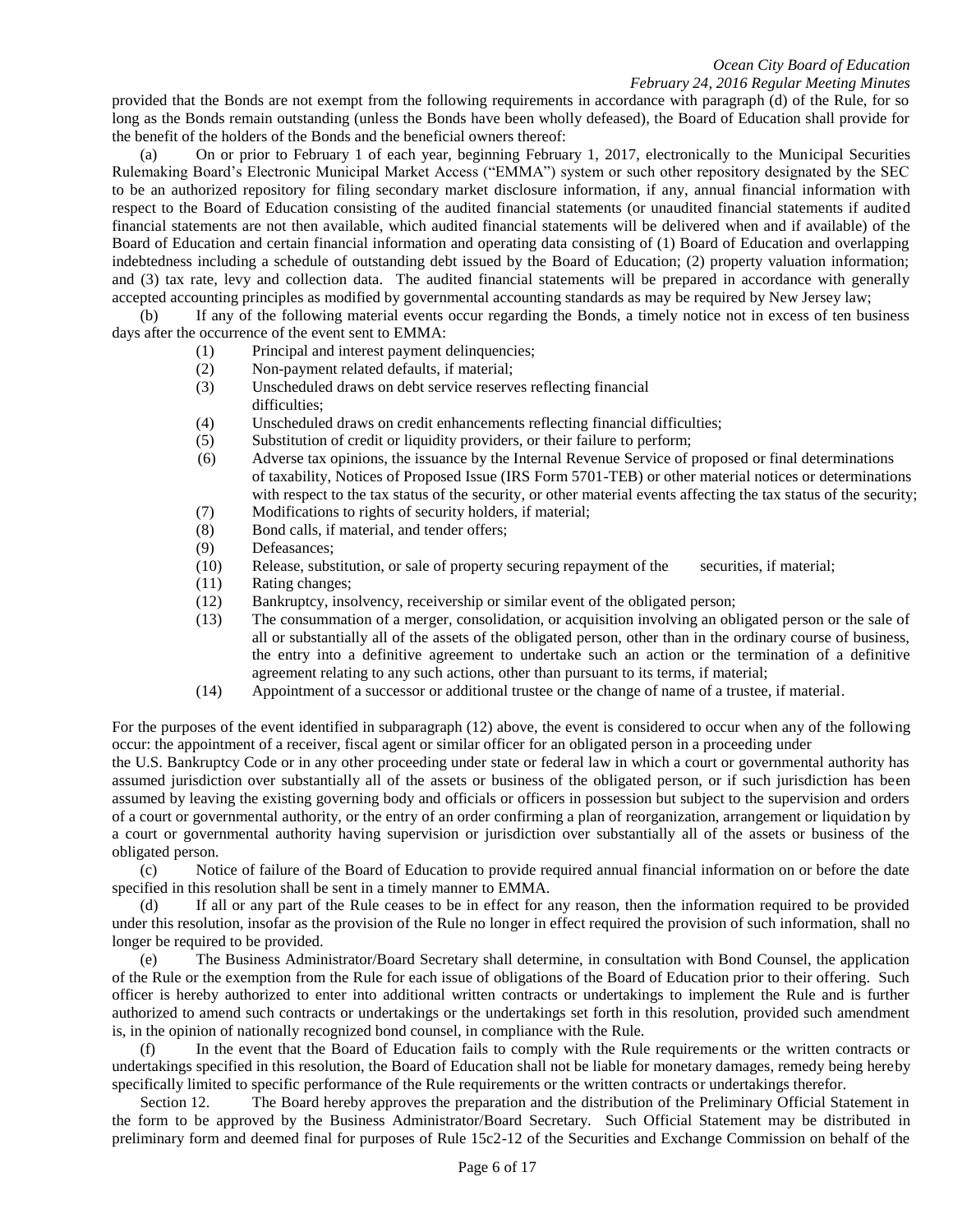Board by the Business Administrator/Board Secretary. The Preliminary Official Statement shall be prepared in final form in connection with the issuance of the Bonds, and the Business Administrator/Board Secretary is authorized to execute any certificates necessary in connection with the distribution of the Official Statement. Final Official Statements shall be delivered to the Purchaser within the earliest of seven business days following the sale of the Bonds or to accompany the Purchaser's confirmations that request payment for the Bonds. Bond Counsel and/or the Financial Advisor are further authorized to arrange on behalf of the Board of Education for a rating for the Bonds from Standard & Poor's and/or Moody's Investors Service, and all such actions taken to date are hereby ratified.

Section 13. The Business Administrator/Board Secretary, with the advice of the Financial Advisor and Bond Counsel, is authorized to arrange for bond insurance if advantageous based on the advice of the Financial Advisor to be provided at a premium not to exceed 75 basis points of the amount of principal and interest payable in order to obtain the best possible rates and the most cost effective financing and is authorized to take all steps on behalf of the Board necessary to do so.

Section 14. The Business Administrator/Board Secretary, with the advice of the Financial Advisor and Bond Counsel, shall arrange for paying agent services or redemption agent services with a banking institution if any portion of the Bonds are term bonds requiring a sinking fund.

Section 15. The Business Administrator/Board Secretary is also authorized and directed to pay the costs of issuance in connection with the sale of the Bonds pursuant to a certificate of the Business Administrator/Board Secretary to be executed upon delivery of the Bonds in an aggregate amount not to exceed the amount outlined in the Bond Ordinance.

Section 16. The Business Administrator/Board Secretary shall take all steps necessary to call the Refunded Bonds on the Redemption Date, at par, plus any unpaid accrued interest thereon and to take all steps necessary for the investment of the proceeds of the Refunded Bonds necessary to arrange for such redemption. The Financial Advisor and/or Underwriter on behalf of the Board of Education are authorized to reserve and purchase open market treasury securities and/or United State Treasury—State and Local Government Series (SLGs) for deposit with the escrow agent, if required. All of the principal amount and interest earnings on the open market treasury securities and/or SLGs, as well as cash, if necessary, will be used to pay the interest due on the Refunded Bonds through the Redemption Date and pay the Redemption Price on the Refunded Bonds on the Redemption Date. The Board appoints The Bank of New York Mellon (the "Escrow Agent") to serve as escrow agent and authorizes the Business Administrator/Board Secretary and/or Board President to enter into an Escrow Deposit Agreement with the Escrow Agent in order to provide instructions regarding the deposit of the open market treasury securities and/or SLGs and cash, if any.

Section 17. The Board hereby authorizes the Business Administrator/Board Secretary to appointment of a verification agent, if necessary, to confirm the accuracy of the arithmetical and mathematical computations supporting: (i) the accuracy of the interest cost savings and the sufficiency of the amount in the escrow account to pay the interest due on the Refunded Bonds through the Redemption Date and pay the Redemption Prices on the Redemption Date; and (ii) the calculations of yield supporting the conclusion of Bond Counsel that the Bonds are not "arbitrage bonds" as such meaning is set forth in the Code.

Section 18. The Board President, Superintendent, Business Administrator/Board Secretary and other appropriate representatives of the Board are hereby authorized to take all steps necessary to provide for the issuance of the Bonds and the redemption of the Refunded Bonds, including preparing and executing such agreements and documents on behalf of the Board and taking all steps necessary or desirable to implement the requirements of this resolution, such agreements, and documents as may be necessary and appropriate and the transactions contemplated thereby.

Section 19. This resolution shall take effect immediately.

#### **Public Comments on Form and Sale Resolution**

There were no public comments

### **SUPERINTENDENT'S REPORT:**

Dr. Taylor gave an overview of the Agenda.

Based on the recommendation of the Superintendent of Schools, the following resolutions are presented for formal approval by the Board of Education.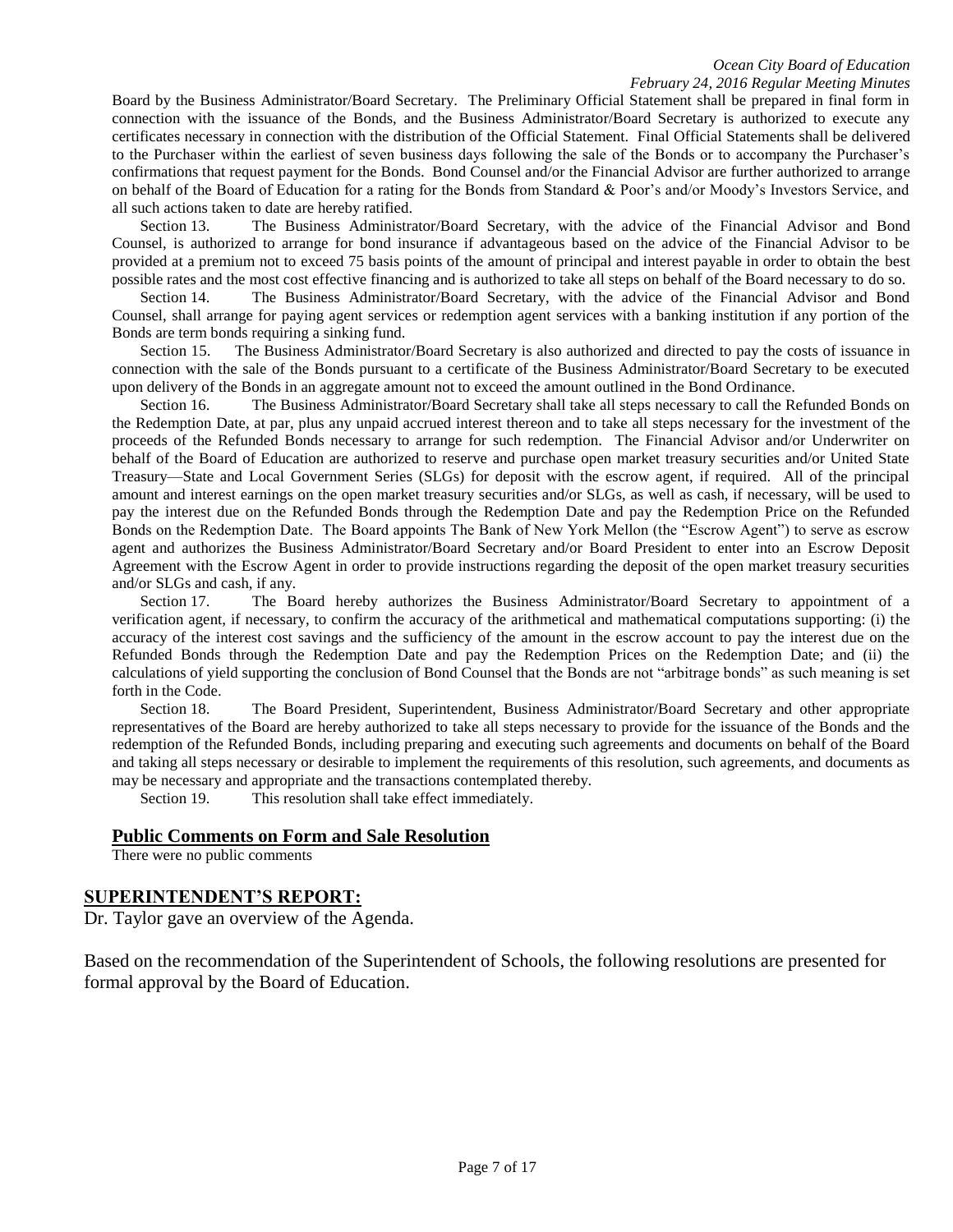*Motion by Mr. Holmes, seconded by Mr. James and carried unanimously, the Board of Education approved the following Superintendent's recommendations by "roll call vote."* 

## **1. Buildings and Grounds**

A. Use of Facilities

The Board approves the following requests for the use of the High School:

| Requested By:<br>Use:<br>Dates/Times:<br>Rooms:<br>Fee: | Lucca Films, LLC<br>Filming, Short Film<br>March 12 and March 13, 2016 (Sat & Sun), 8:00AM-8:00PM<br>Classrooms D110 and D112<br>\$1,087.50                                                                                                                                                                                                                                                                                                                                                                                            |
|---------------------------------------------------------|----------------------------------------------------------------------------------------------------------------------------------------------------------------------------------------------------------------------------------------------------------------------------------------------------------------------------------------------------------------------------------------------------------------------------------------------------------------------------------------------------------------------------------------|
| Requested By:<br>Use:<br>Dates/Times:                   | City of Ocean City/OC Theatre Company<br>Rehearsals and Show: West Side Story<br>June 27-July 1, 2016 (Mon-Fri), 8:00AM-10:00PM<br>July 2, 2016 (Sat), 8:30AM-3:00PM<br>July 5-8, 2016 (Tues-Fri), 12:30PM-10:30PM<br>July 9, 2016 (Sat), 8:30AM-5:00PM<br>July 10, 2016 (Sun), 4:30PM-10:00PM<br>July 11, 2016 (Mon), 8:30AM-11:00PM<br>July 12, 2016 (Tues), 1:00PM-11:00PM with show at 7:30PM<br>July 13, 2016 (Wed), 5:00PM-11:00PM with show at 7:30PM<br>July 14, 2016 (Thurs), 12:00PM-12:00AM with shows at 2:00PM and 7:30PM |
| Rooms:<br>Fee:                                          | Classrooms F105, F107, G110 and Auditorium<br>No charge                                                                                                                                                                                                                                                                                                                                                                                                                                                                                |
| Requested By:<br>Use:<br>Dates/Times:                   | City of Ocean City/OC Theatre Company<br>Theatre Camp 1<br>July 5-8, 2016 (Tues-Fri), 8:30AM-12:30PM<br>July 11-14, 2016 (Mon-Thurs), 8:30AM-12:30PM                                                                                                                                                                                                                                                                                                                                                                                   |
| Rooms:<br>Fee:                                          | July 15, 2016 (Fri), 8:30AM-2:00PM with show 6:00PM-9:30PM<br>Classrooms F105, F107, G110 and Auditorium<br>No charge                                                                                                                                                                                                                                                                                                                                                                                                                  |
| Requested By:<br>Use:<br>Dates/Times:                   | City of Ocean City/OC Theatre Company<br>Theatre Camp 2<br>July 18-22, 2016 (Mon-Fri), 8:30AM-12:30PM<br>July 25-28, 2016 (Mon-Thurs), 8:30AM-12:30PM<br>July 29, 2016 (Fri), 8:30AM-2:00PM with show 5:00PM-9:30PM                                                                                                                                                                                                                                                                                                                    |
| Rooms:<br>Fee:                                          | Classrooms F105, F107, G110 and Auditorium<br>No charge                                                                                                                                                                                                                                                                                                                                                                                                                                                                                |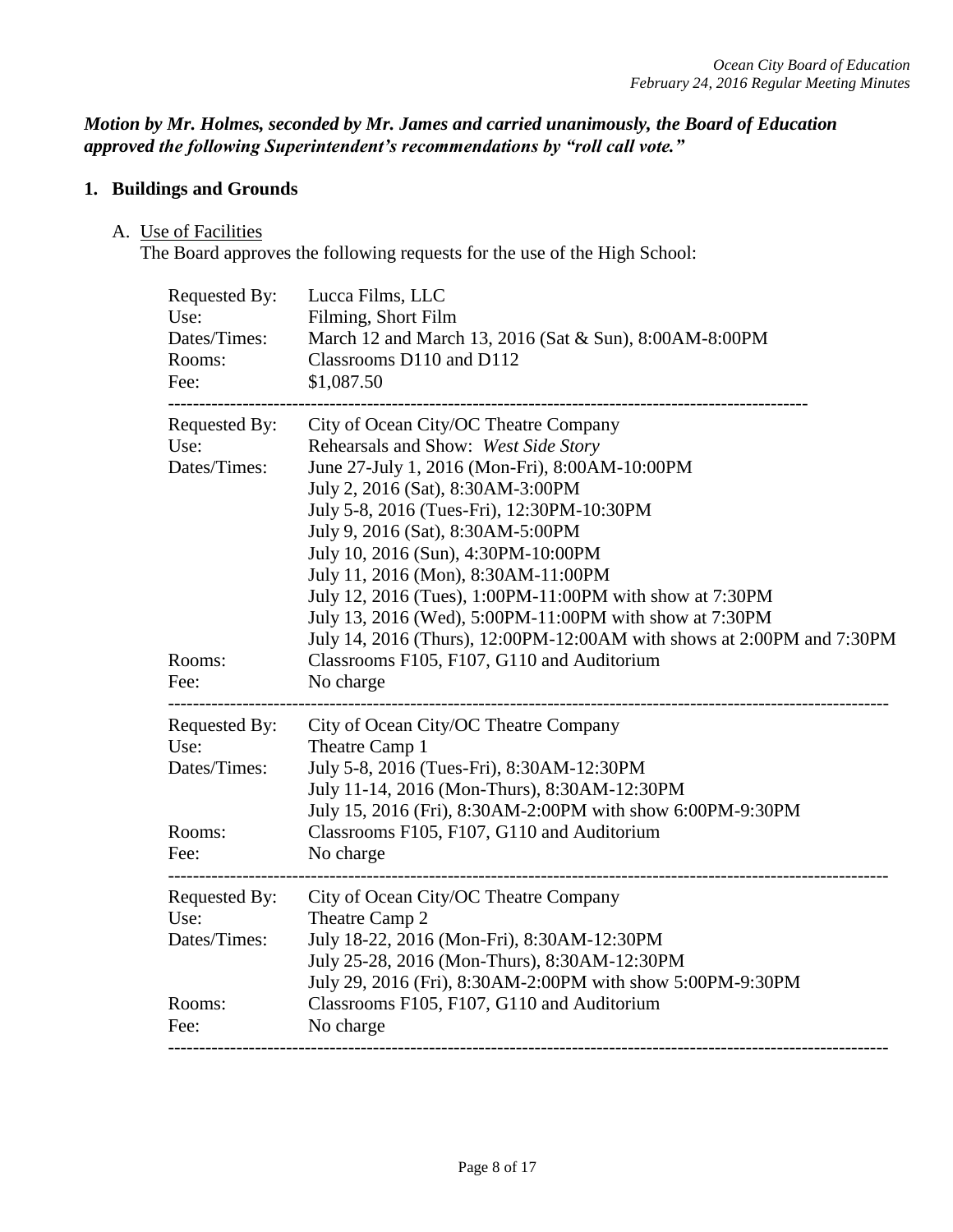| Requested By:<br>Use:<br>Dates/Times:<br>Rooms:<br>Fee: | City of Ocean City/OC Theatre Company<br>Rehearsals and Show: The Little Mermaid<br>July 25-July 28, 2016 (Mon-Thurs), 12:30PM-10:00PM<br>July 30, 2016 (Sat), 8:30AM-3:00PM<br>August 1-5, 2016 (Mon-Fri), 8:30AM-10:30PM<br>August 6, 2016 (Sat), 8:30AM-6:00PM<br>August 7, 2016 (Sun), 12:00PM-5:00PM<br>August 8, 2016 (Mon), 8:00AM-11:00PM<br>August 9, 2016 (Tues), 5:00PM-11:00PM - show<br>August 10, 2016 (Wed), 5:00PM-11:00PM - show<br>August 11, 2016 (Thurs), 5:00PM-12:00PM - show<br>August 12, 2016 (Fri), 8:00AM-11:00PM – show and/or load out<br>August 13, 2016 (Sat) 8:30AM-2:00PM - load out<br>August 15, 2016 (Mon), 8:00AM-5:00PM – load out<br>Classrooms F105, F107, G110 and Auditorium<br>\$525.00 |
|---------------------------------------------------------|------------------------------------------------------------------------------------------------------------------------------------------------------------------------------------------------------------------------------------------------------------------------------------------------------------------------------------------------------------------------------------------------------------------------------------------------------------------------------------------------------------------------------------------------------------------------------------------------------------------------------------------------------------------------------------------------------------------------------------|
| Requested By:<br>Use:<br>Date/Times:<br>Rooms:<br>Fee:  | Jersey Shore Artisans Guild<br>Fine Arts & Handcrafts Fair<br>July 23, 2016 (Sat), 6:00AM-10:00AM – set up, with event 10:00AM-5:00PM<br>and breakdown 5:00PM-7:00PM<br>Gym and Auxiliary Gym<br>\$1,500.00                                                                                                                                                                                                                                                                                                                                                                                                                                                                                                                        |
| Requested By:<br>Use:<br>Dates/Times:<br>Rooms:<br>Fee: | City of Ocean City Recreation Department<br><b>Summer League Basketball Games</b><br>June 13-16, 2016* (Mon-Thurs), 6:30PM-10:15PM<br>June 20-August 11, 2016*, 5:30PM-10:15PM<br>Gym and Auxiliary Gym <sup>**</sup><br>*Not available night of High School graduation or July 4, 2016<br>**Week of June 13 using gyms only if it rains and weeks of June 20-<br>August 11, using both gyms on Mondays but only if it rains for Tuesdays-<br>Thursdays<br>No charge                                                                                                                                                                                                                                                               |
| Requested By:<br>Use:<br>Dates/Times:<br>Rooms:<br>Fee: | City of Ocean City Recreation Department<br><b>Basketball Camp</b><br>Mondays-Fridays: July 18-22, 2016; August 1-5, 2016 and August 8-12, 2016,<br>8:00AM-2:00PM<br>Gym and Auxiliary Gym<br>No charge                                                                                                                                                                                                                                                                                                                                                                                                                                                                                                                            |
| Requested By:<br>Use:<br>Dates/Times:<br>Room:<br>Fee:  | <b>City of Ocean City Recreation Department</b><br><b>Recreation Basketball Clinic</b><br>November 19, 2016 (Sat), 8:30AM-11:30AM<br>Gym<br>No charge                                                                                                                                                                                                                                                                                                                                                                                                                                                                                                                                                                              |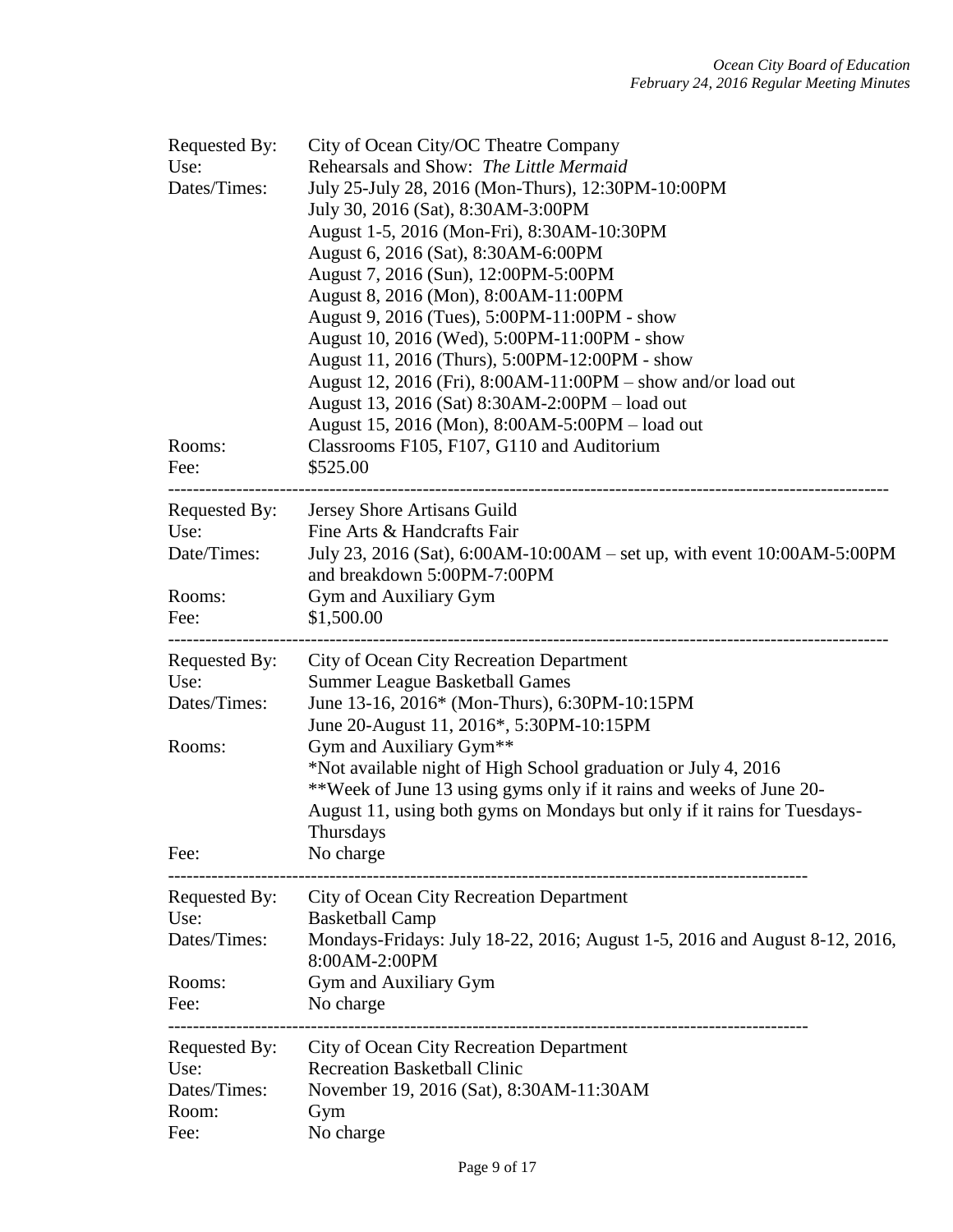B. Application Submission (Attachment #1.B)

The Board approves submission of an application to the State of New Jersey Department of Environmental Protection for installation of a public pier and dock in Upper Township to be used by the Ocean City High School crew team.

Informational Items

# Fire Drills

| Ocean City High School                          | January 26, 2016 |
|-------------------------------------------------|------------------|
| Ocean City Intermediate School January 15, 2016 |                  |
| Ocean City Primary School                       | January 12, 2016 |

## Security Drills

| Ocean City High School                          | January 13, 2016 |
|-------------------------------------------------|------------------|
| Ocean City Intermediate School January 20, 2016 |                  |
| Ocean City Primary School                       | January 14, 2016 |

 Buildings and Grounds Committee Report – Mr. Oves, Chairperson Mr. Batastini gave a report of the Committee meeting.

## **2. Curriculum and Student Affairs**

- A. High School Field Trip Request The Board approves the attached High School Field Trip list.
- B. High School Winter Sports Schedules (Attachment #2.B) The Board approves the attached High School 2015-16 Spring Sports Schedule.
- C. Summer School Program High School The Board approves the High School Summer School Program through the online service, EDUCERE (60 hour remediation in any core subject areas including world language), from June 20, 2016 – August 12, 2016.
- D. Credit Completion Programs
	- 1. The Board approves the offering of the 2015-16 High School Credit Completion Program. The Program will run from May 25, 2016 - June 9, 2016 (including two Saturdays). The cost of the Program is for 4 teachers with a maximum of 30 hours each, not to exceed a total of 118 hours aggregate, pending enrollment. The cost of the Program will not exceed \$3,540.00.
	- 2. The Board approves the offering of the 2015-16 Extension School Credit Completion Program. The Program will run for 4 Saturday Sessions between May 7, 2016 - June 11, 2016. The cost of the Program is for 1 staff member, not to exceed a total of 28 hours, pending enrollment. Total cost for the Program is \$840.00.
- E. Special Education Extended School Year Programs (ESY) High School The Board approves the High School Special Education ESY Program, June 27, 2016 - July 28, 2016, Monday - Thursday, with Resource 1:1 Program June 20, 2016 - August 26, 2016, Monday -Friday.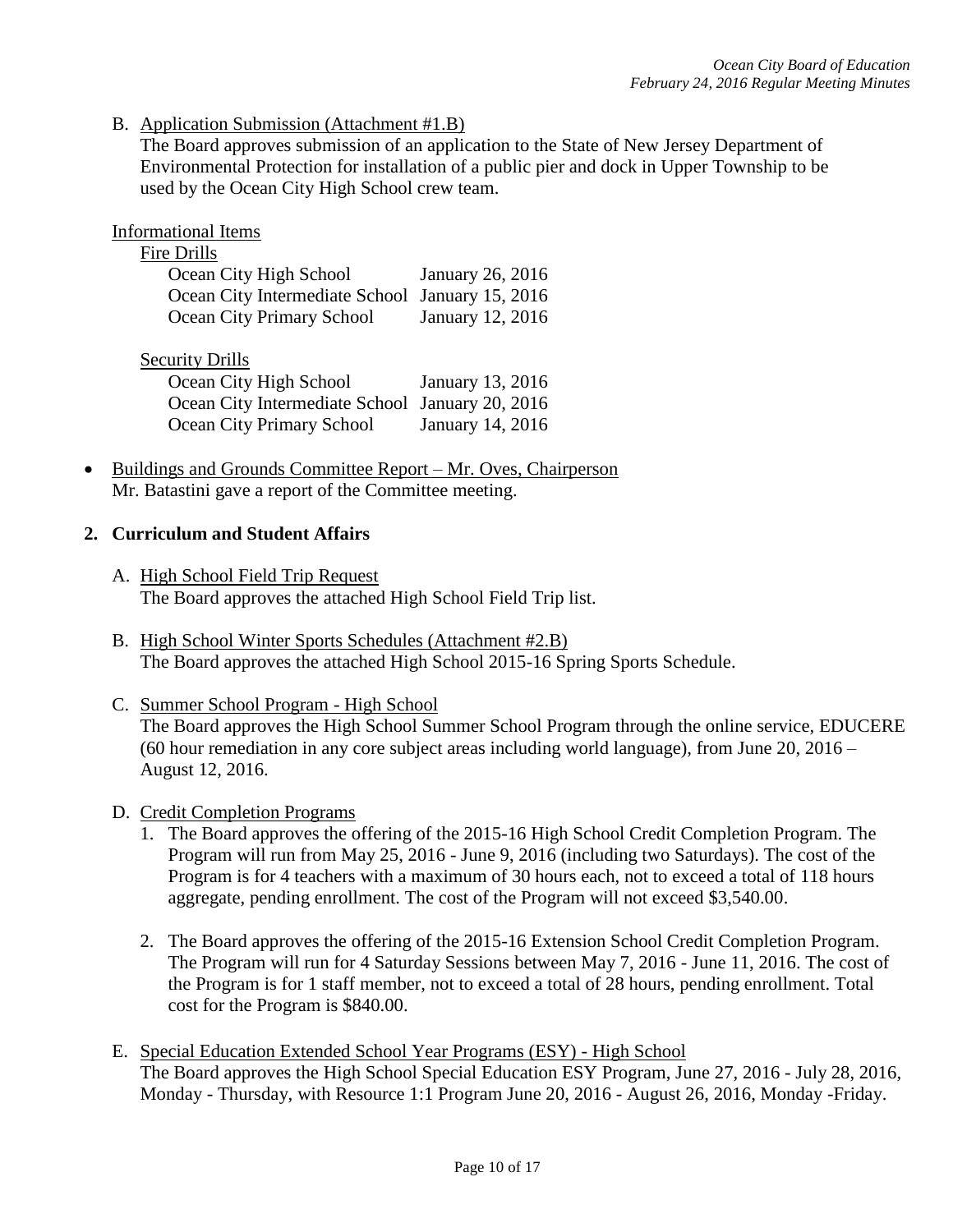F. Research Project by High School Staff Member

The Board approves a High School graduate program STEM research project that will involve student surveys on Smart responders technology in order to promote achievement, motivation and engagement. This request is being made in accordance with Board Policy #3245, Research Projects by Staff Members.

- G. Elementary and Secondary Education Act (ESEA)Action Plan The Board approves the submission to the County Office a High School action plan to increase the student participation rate in state assessments.
- Q. Harassment, Intimidation and Bullying (HIB) Case Findings (Attachment #2.Q) The Board adopts and approves Harassment, Intimidation and Bullying (HIB) Case Findings as reported in the attached.

Informational Items (Attachments) Out-of-School Suspension Reports for January 2016

 Curriculum and Student Affairs Committee Report – Mrs. McAlister, Chairperson Mrs. McAlister gave a report of the Committee meeting.

## **3. Finance**

- B. Bill List (Attachment #3.B) The Board approves payment of bills for February 2016 in the amount of \$5,128,465.63.
- C. Secretary and Monthly Cash Reconciliation Reports (Attachment #3.C) The Board approves the Board Secretary's Monthly Financial Report and the Monthly Cash Reconciliation Report for January 2016.
- D. Line Item Transfers (Attachment #3.D) The Board approves the revenue and appropriation transfers for January 2016. The Board also acknowledges receipt of the State of NJ mandated transfer reconciliation form for January 2016.
- E. Travel & Expense Reimbursement (Attachment #3.E) The Board approves the February 2016 list of Board of Education Members and School District Staff travel and related expense reimbursements.
- F. Food Service Report (Attachment #3.F) The Board accepts the Food Service Monthly Finance Report for January 2016.
- G. Special Education Tuition Contract Agreement The Board approves the 2015-16 Special Education Tuition Contract Agreement for a One-to-One Aide for extraordinary costs with the Upper Township Board of Education in the amount of \$21,428.50.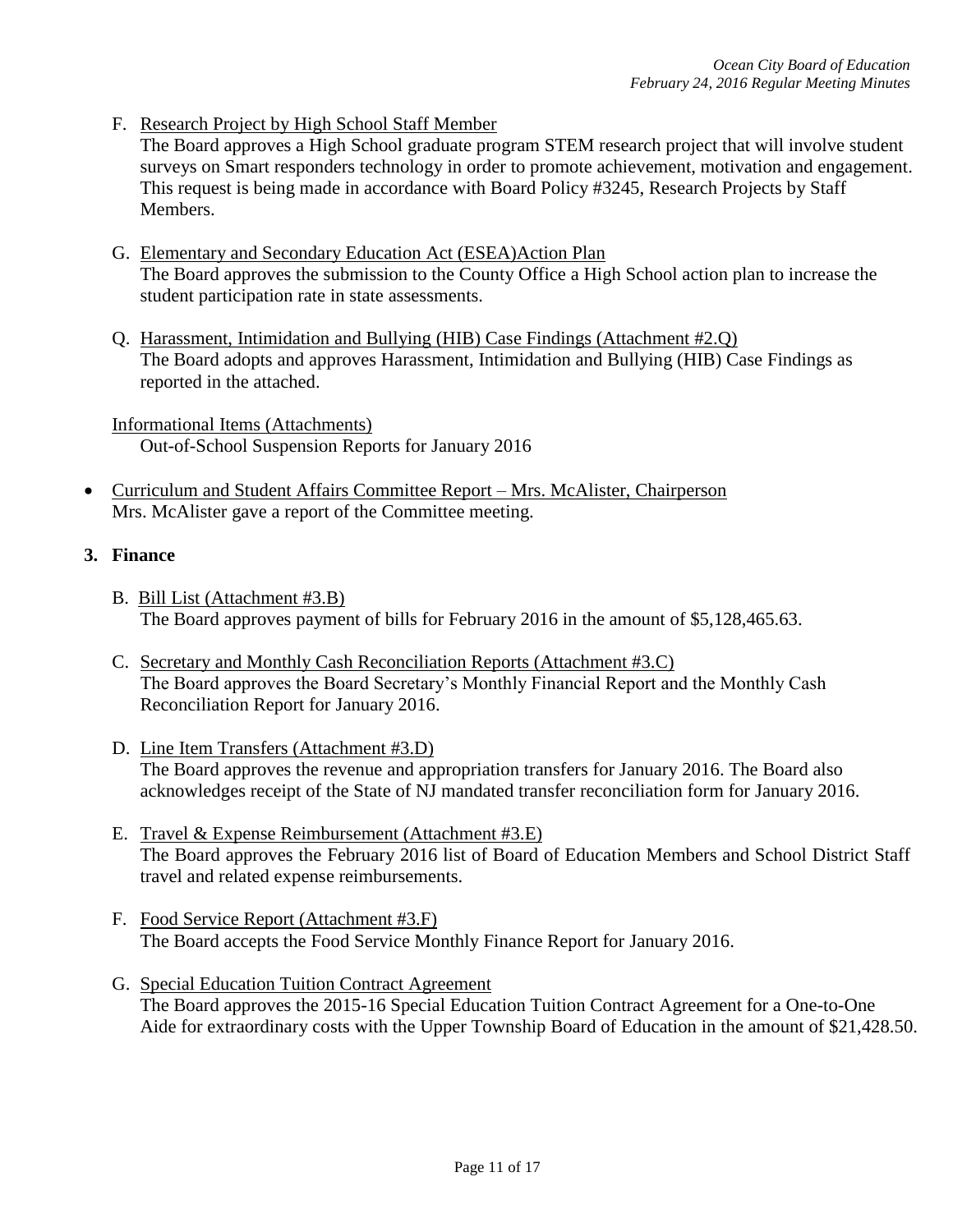H. Security Upgrades at Ocean City High School

The Board approves the following resolution authorizing the submission of other capital project documents for security upgrades at Ocean City High School to the New Jersey Department of Education:

RESOLVED that Ocean City Board of Education approve the following project: Visitor Entry Control – Ocean City High School

BE IT FURTHER RESOLVED that the District's architects, Regan Young England Butera, P.C. (RYEBREAD) be authorized to submit the above project to the New Jersey Department of Education for approval on the District's behalf.

BE IT FURTHER RESOLVED that the above project be approved as "other capital projects" as defined in N.J.A.C. 6A:26 – The District will not seek State funding for the above project.

BE IT FURTHER RESOLVED that an amendment to the Long-Range Facilities Plan by Regan Young England Butera, P.C. (RYEBREAD) to incorporate the above project be approved.

- I. Payment Application #10 to Thermal Piping (Attachment #3.I) The Board approves Payment Application #10 in the amount of \$21,006.46 to Thermal Piping for the High School HVAC Mechanical Project as certified by the Board Engineer.
- J. Change Order #2 High School Mechanical Upgrades (Attachment #3.J) The Board approves Change Order #2 to Thermal Piping of a credit of \$6,570.00 for additional BMS work.
- **4. Personnel** (All motions are upon Superintendent's recommendation:)
	- A. Substitutes (Attachment #4.A) The Board approves the attached criminal history approved/HIB trained substitutes for the 2015-16 school year.
	- B. Stipends District Supportive Staff The Board approves the following Interim Special Education Aides, a \$600 (pro-rated to date of hire) educational stipend, for the 2015-16 school year:

Shane Graves Kara Janson Taylor Reeves

- C. Retirement District Supportive Staff The Board accepts with deep regret the retirement of John Torcasio, Special Education Aide, effective as of July 1, 2016.
- D. Resignation High School Co-Curricular Activity Sponsor The Board accepts the resignation of John Hoffmann, pit musician for the 2015-16 spring play.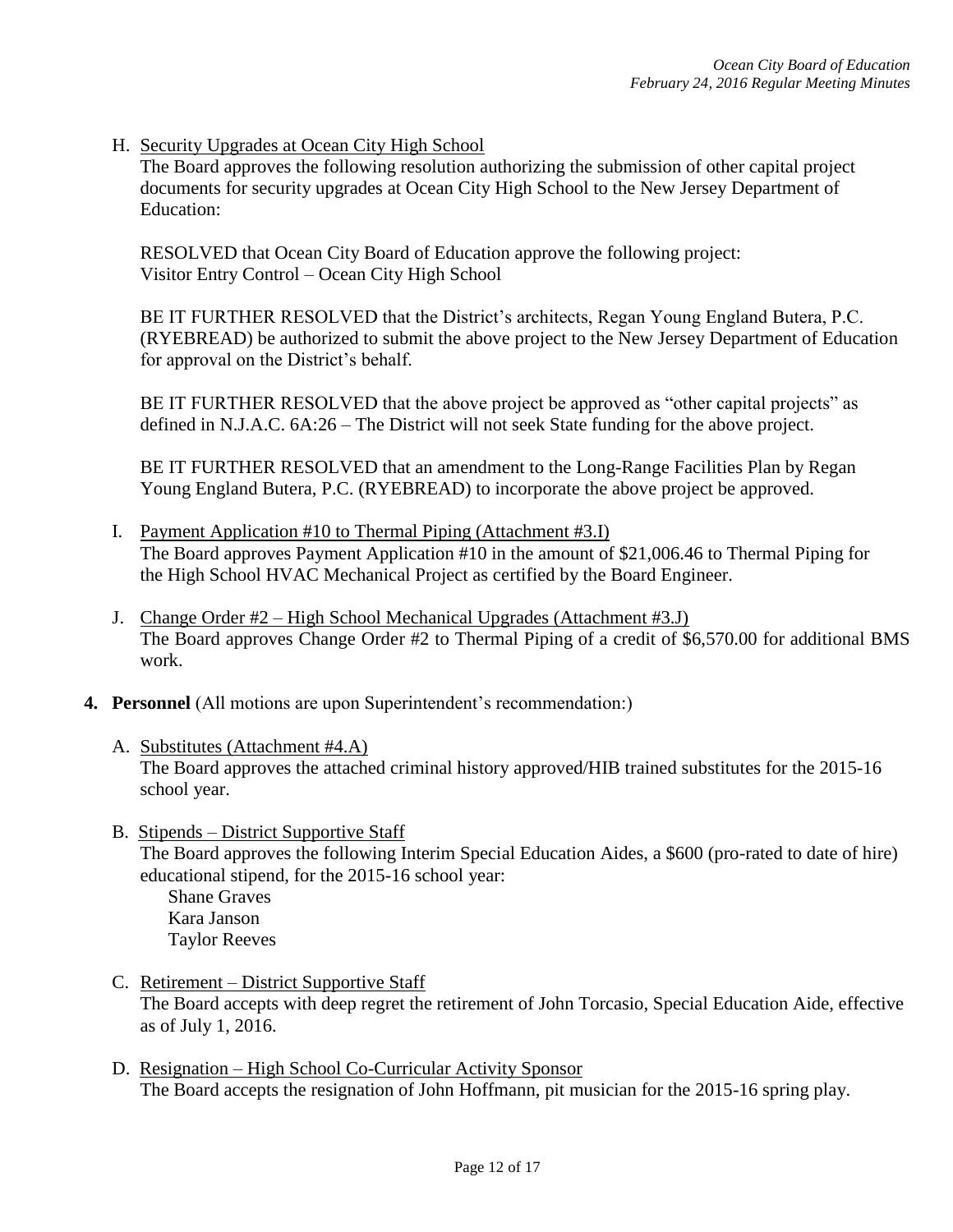- E. High School Co-Curricular Activity Sponsor and Stipend The Board approves Katherine Wyatt, pit musician for the 2015-16 spring play, at a stipend of \$300 (stipend paid by gate sales).
- F. High School Volunteer Coaches and Volunteer Coaches' Aides (Attachment #4.F) The Board approves the attached High School volunteer coaches and coaches' aides, for the 2015-16 school year.
- G. High School Senior Scholarship Coordinator The Board approves Eileen Rocks, High School Senior Scholarship Coordinator, at a stipend of \$1,000 for the 2015-16 school year.
- H. High School Graduation Program Coordinator The Board approves Kathryn Sykes*,* High School Graduation Program Coordinator, at a stipend of \$200 for the 2015-16 school year.
- Negotiations Committee Report Mr. Bauer, Chairperson No report.

## **5. Policy:**

• Policy Committee Report – Mrs. Prettyman, Chairperson Mrs. Prettyman gave a report of the Committee meeting.

## **6. Public Relations**

• Public Relations Committee Report - Ms. Gallelli-Keyes, Chairperson Mr. Gallelli-Keyes gave a report of the Committee meeting.

*Motion by Mr. Bauer, seconded by Ms. Gallelli-Keyes, and carried unanimously, the Board of Education (Ocean City Representatives) approved the following Superintendent's recommendations by "roll call vote."* 

## **2. Curriculum and Student Affairs**

- H. Intermediate School Winter Sports Schedules (Attachment #2.H) **(Ocean City Representatives Only)** The Board approves the attached Intermediate School 2015-16 Spring Sports Schedule.
- I. Intermediate School Grant Application Submission **(Ocean City Representatives Only)** The Board authorizes the Intermediate School's submission of a grant application to the Artists in Education Residency Grant Program. The grant would provide effective teacher professional development in the art program and work together with a teaching artist to create an impact on our school and community through the arts.
- J. Intermediate School Field Trip Request **(Ocean City Representatives Only)** The Board approves the attached Intermediate School Field Trip list.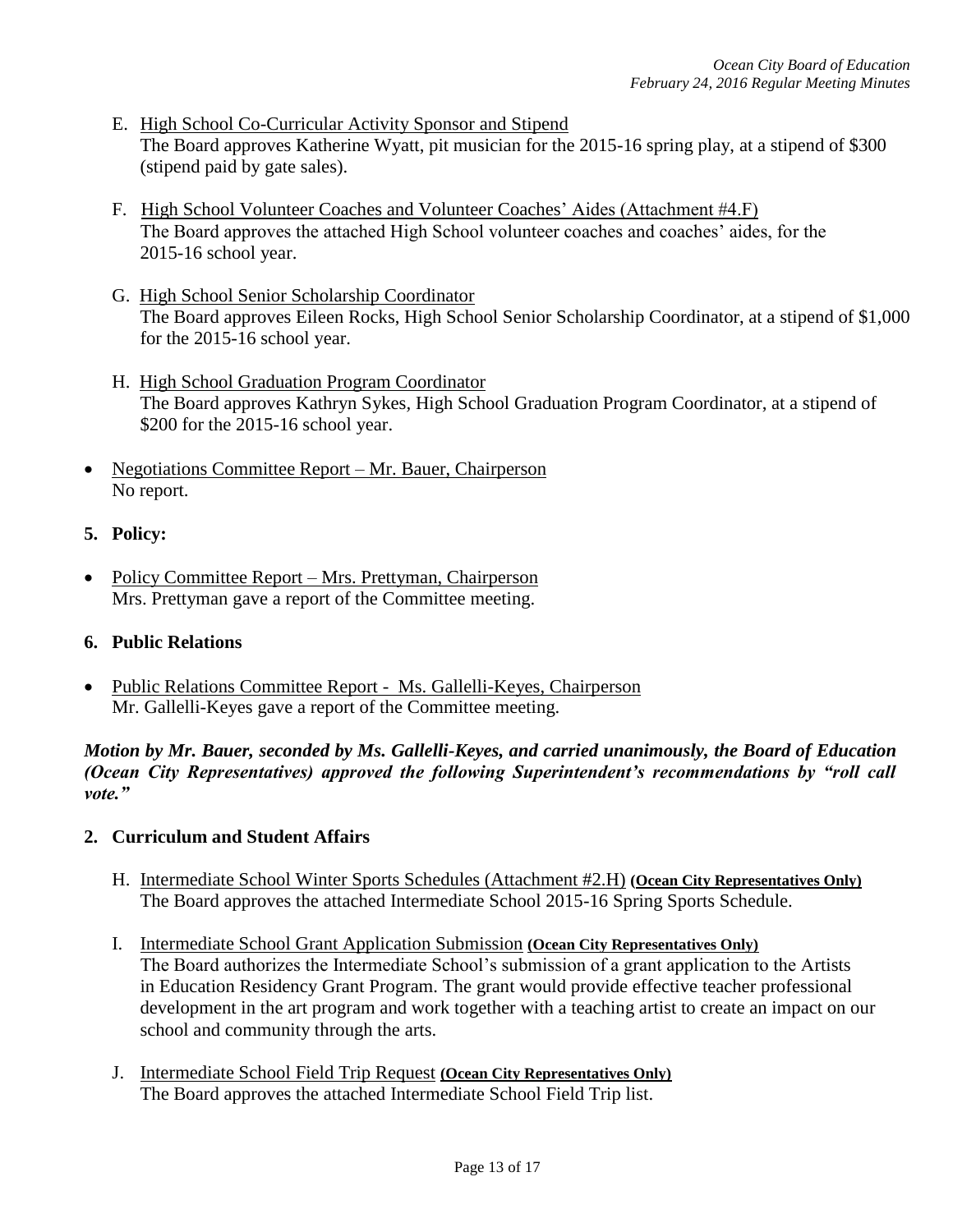- K. Summer School Program Intermediate School **(Ocean City Representatives Only)** The Board approves the Summer School Program for students entering into  $5<sup>th</sup>$  through  $8<sup>th</sup>$  grades from July 5, 2016 - July 28, 2016, Monday - Thursday.
- L. Summer Wilson Summer Program/Clinic Intermediate School **(Ocean City Representatives Only)** The Board approves the Wilson Reading Summer Program/Clinic for the Intermediate School from July 11, 2016 - July 21, 2016, Monday – Thursday.
- M. Special Education Extended School Year Programs (ESY) **(Ocean City Representatives Only)**  The Board approves the ESY Program at the Primary School and Intermediate School, June 27, 2016 - July 28, 2016, Monday - Thursday.
- N. Primary School Field Trip Request **(Ocean City Representatives Only)** The Board approves the attached Primary School Field Trip list.
- O. Summer School Title I Program Primary School **(Ocean City Representatives Only)** The Board approves the Summer School Title I Program for students entering into Kindergarten through  $4<sup>th</sup>$  grades from July 5, 2016 - July 28, 2016, Monday - Thursday. This program will be funded through Title I Federal Program.
- P. Summer School ELL Program Primary School **(Ocean City Representatives Only)** The Board approves the Summer School ELL Program for students entering into Kindergarten through 4 th grades from July 5, 2016 - July 28, 2016, Monday - Thursday.

## **3. Finance**

- K. Donations **(Ocean City Representatives Only)** The Board accepts the following donations from the Ocean City PTA for the Primary School: Bus field trip transportation for 10 buses: \$3,369.40 Podium for use in  $3<sup>rd</sup>$  grade:  $$ 118.95$ Aquarium supplies  $$ 150.00$
- **4. Personnel** (All motions are upon Superintendent's recommendation:)
	- I. Leaves of Absences Certificated Staff (Attachment #4.I) **(Ocean City Representatives Only)** The Board approves the following certificated staff leaves of absences: Employee #3041, a paid leave of absence, effective ½ day February 16, 2016 through March 24, 2016, with an expected return date of April 4, 2016.

Employee #1374, a paid leave of absence, effective March 3, 2016 through March 24, 2016, with an expected return date of April 4, 2016.

J. Short-Term Leave Replacement – Intermediate School Certificated Staff **(Ocean City Representatives Only)** The Board ratifies Diane McManus, Intermediate School short-term leave replacement School Nurse, effective January 26, 2016 through on or before March 18, 2016, at a stipend of \$160 per diem.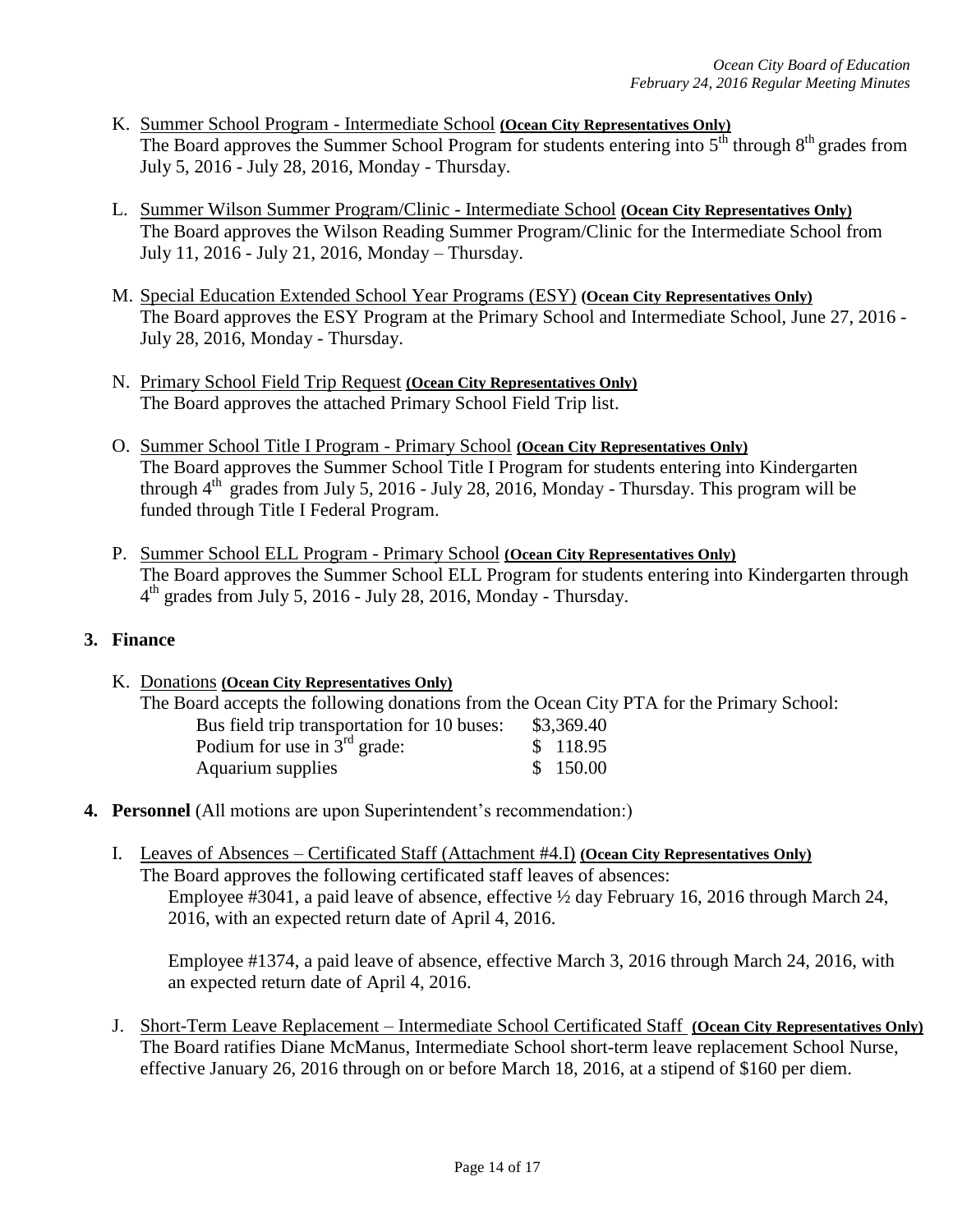- K. Short-Term Leave Replacement Intermediate School Certificated Staff **(Ocean City Representatives Only)** The Board ratifies Ryan Jacoby*,* Intermediate School short-term leave replacement Health and Physical Education Teacher, effective February 16, 2016 through March 18, 2016, at a stipend of \$160 per diem.
- L. Short-Term Leave Replacement Intermediate School Certificated Staff **(Ocean City Representatives Only)** The Board approves Mary Baldini*,* Intermediate School short-term leave replacement Special Education Teacher, effective March 3, 2016 through on or before March 24, 2016, at a stipend of \$160 per diem.
- M. Retirement Intermediate School Supportive Staff **(Ocean City Representatives Only)** The Board accepts with deep regret the retirement of Caroline Ford, Intermediate School Supervisory Aide, effective as of June 1, 2016.

### **1. Buildings and Grounds**

*Motion by Mr. Bauer, seconded by Ms. Gallelli-Keyes, the Board of Education (Ocean City Representatives) approved the following Superintendent's recommendations by "roll call vote."* 

*Motion carried with a vote of nay from Mrs. McAlister.*

C. Use of Facilities **(Ocean City Representatives Only)** The Board approves the following request for the use of the Intermediate and Primary Schools:

Intermediate School

| Requested By:                         | City of Ocean City Recreation Department                                                                                                                                                                                                |
|---------------------------------------|-----------------------------------------------------------------------------------------------------------------------------------------------------------------------------------------------------------------------------------------|
| Use:                                  | Ocean City/Upper Township Lacrosse Practices                                                                                                                                                                                            |
| Dates/Times:                          | March 10-May 19, 2016 (Thurs), 4:45PM-7:00PM                                                                                                                                                                                            |
| Room:                                 | Fields (Cage and Haven Avenue Field)                                                                                                                                                                                                    |
| Fee:                                  | No charge                                                                                                                                                                                                                               |
| Requested By:                         | City of Ocean City Recreation Department                                                                                                                                                                                                |
| Use:                                  | Men's Softball League                                                                                                                                                                                                                   |
| Dates/Times:                          | May 9-August 11, 2016 (Mon-Thurs), 6:00PM-8:00PM                                                                                                                                                                                        |
| Room:                                 | Fields at Haven and Bay Avenues                                                                                                                                                                                                         |
| Fee:                                  | No charge                                                                                                                                                                                                                               |
| Requested By:<br>Use:<br>Dates/Times: | City of Ocean City Recreation Department<br><b>Summer League Basketball Games</b><br>June 14 and June 16, 2016* (Tues & Thurs), 6:30PM-10:00PM<br>June 20-August 11, 2016 (Mon-Thurs), 4:30PM-10:00PM<br>*City may not need these dates |
| Room:                                 | Gym                                                                                                                                                                                                                                     |
| Fee:                                  | No charge                                                                                                                                                                                                                               |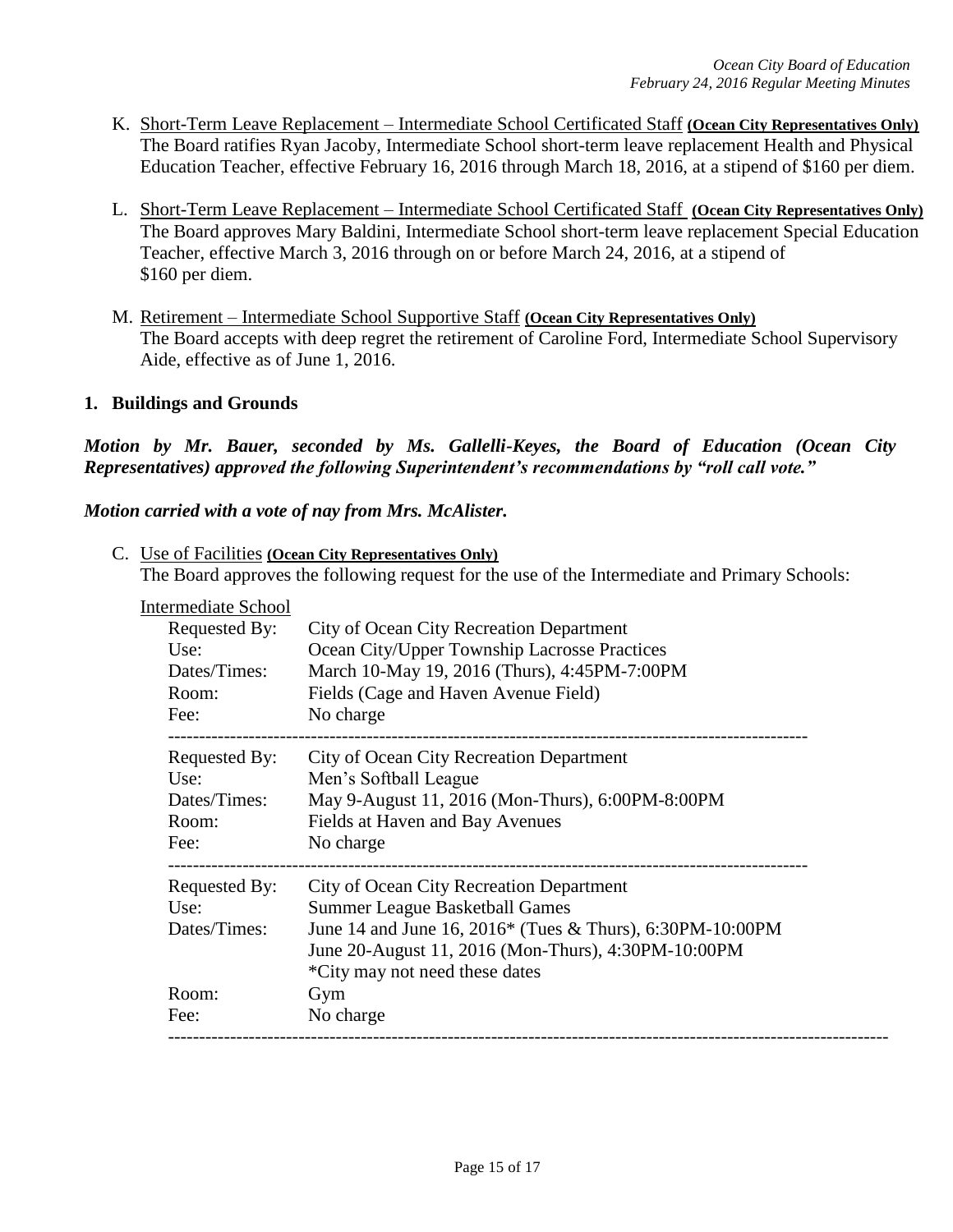| Requested By:<br>Use:<br>Dates/Times:<br>Room:<br>Fee:                        | City of Ocean City Recreation Department<br>Pickleball<br>June 17-September 5, 2016* (Mon-Fri), 8:00AM-12:00PM<br>*not available if school is in session<br><b>Pickleball Courts</b><br>No charge                                                                                                            |
|-------------------------------------------------------------------------------|--------------------------------------------------------------------------------------------------------------------------------------------------------------------------------------------------------------------------------------------------------------------------------------------------------------|
| Requested By:<br>Use:<br>Dates/Times:<br>Rooms:<br>Fee:                       | City of Ocean City Recreation Department<br><b>Morning Sports</b><br>June 20-July 1, 2016 (Mon-Fri), 8:30AM-12:30PM<br>July 5-8, 2016 (Tues-Fri), 8:30AM-12:30PM<br>July 18-August 5, 2016 (Mon-Fri), 8:30AM-12:30PM<br>Cage, Haven Avenue Fields, Outdoor Basketball Courts, Indoor Rest Rooms<br>No charge |
| Requested By:<br>Use:<br>Dates/Times:<br>Room:<br>Fee:                        | City of Ocean City Recreation Department<br>Field Hockey Clinic/Pick-Up Games<br>June 21-28, 2016 (Tues & Thurs), 4:30PM-8:00PM<br>Fields (Cage – $18^{th}$ & Bay Avenue)<br>No charge<br>-------------------------------------                                                                              |
| Requested By:<br>Use:<br>Dates/Times:<br>Room:<br>Fee:                        | City of Ocean City Recreation Department<br>Fun & Fitness Camp<br>June 20-August 12, 2016 (Mon-Fri), 8:30AM-12:30PM<br>Multi-Purpose Room<br>No charge                                                                                                                                                       |
| Requested By:<br>Use:<br>Dates/Times:<br>Rooms:<br>Fee:                       | City of Ocean City Recreation Department<br><b>Field Hockey Camp</b><br>July 11-15, 2016 (Mon-Fri), 8:00AM-12:30PM<br>Gym (July 11) and Gym (July 12-15 rain only); All Fields and Indoor Restrooms<br>No charge                                                                                             |
| Requested By:<br>Use:<br>Date/Times:<br>Rooms:<br>Fee:                        | Ocean City Beach Patrol<br><b>Annual Beach Patrol Meeting</b><br>June 22, 2016 (Wed), 5:30PM-8:30PM<br>Multi-Purpose Room, Cafeteria and Fields<br>No charge                                                                                                                                                 |
| <b>Primary School</b><br>Requested By:<br>Use:<br>Date/Time:<br>Room:<br>Fee: | <b>National MS Society</b><br><b>Bike MS Fundraiser</b><br>May 22, 2016 (Sun), 8:00AM-2:00PM<br>Cafeteria, Kitchen and Restrooms<br>\$1,250.00                                                                                                                                                               |